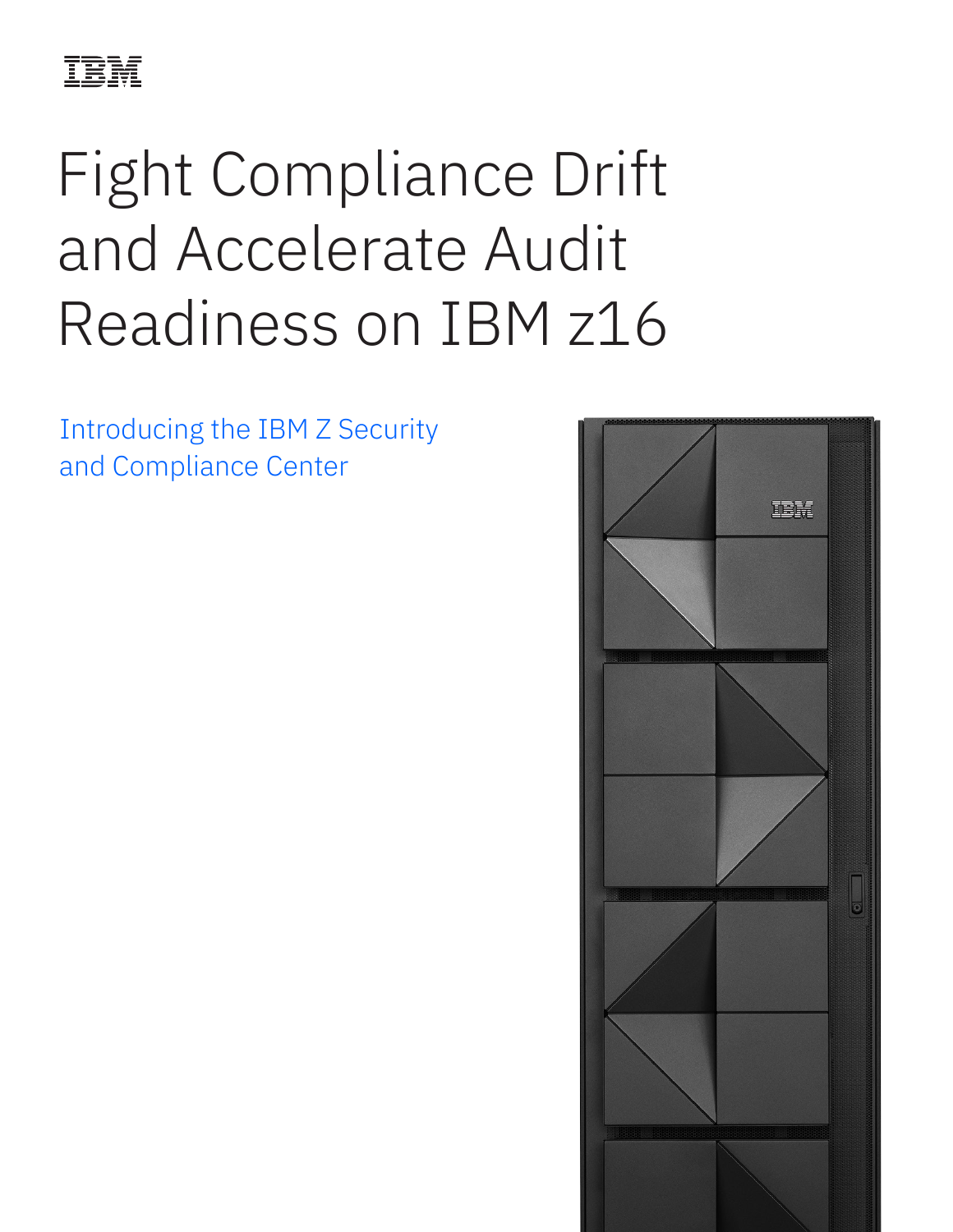Still spending months configuring your mainframe for compliance, weeks searching for compliance facts, and days explaining enterprise IT terminology to your auditors? Ready to strive for regulatory compliance of your IBM z/OS° and Linux° on IBM Z° ecosystems in an automated, vigilant, and time-saving fashion?

IBM Z Security and Compliance Center helps take the complexity out of your IBM z16™ compliance workflow and the ambiguity out of audits through automated fact collection and mapping to help you comply with security standards PCI DSS and NIST SP800-53.



*The IBM Z Security and Compliance Center dashboard is simple and comprehensive*

Whether you are a security officer ensuring an overall compliance posture, a line-of-business owner navigating the constant evolution of regulations and their remediation, an engineer gathering facts, or an auditor interpreting and validating the facts provided, you need an efficient, consistent way to collect, measure, report, and examine your compliance in a timely manner. Some of our IBM zSystems clients have reported that it can take dozens of IT professionals with specialized knowledge to help in a single audit.

| <b>IBM 2 Security and Compliance Center</b>      |                                                                                                                                                                                                                                                                 |                                                                                                  |                  | You are logged in as User 1. |  |  |  |  |
|--------------------------------------------------|-----------------------------------------------------------------------------------------------------------------------------------------------------------------------------------------------------------------------------------------------------------------|--------------------------------------------------------------------------------------------------|------------------|------------------------------|--|--|--|--|
| G<br>Compliance on IBM Z<br>and LinuxONE         | 2 Security and Compilan / Profiles /<br>Create profile                                                                                                                                                                                                          |                                                                                                  |                  |                              |  |  |  |  |
| Dashboard<br><b>Assess</b><br>Scans<br>Configure | Create controls<br>Profiles are used to vaidate the resources within a scope for compliance. To create a new profile, create your own controls by giving them a name and<br>adding predefined goals that you want to check. You may cell a profile at any time. |                                                                                                  |                  |                              |  |  |  |  |
| Scopes                                           | My custom profile                                                                                                                                                                                                                                               |                                                                                                  | Add Controls +   |                              |  |  |  |  |
| Profiles                                         | $\sim$<br>$\mathbf{1}$                                                                                                                                                                                                                                          | Control 1                                                                                        | <b>Add Goals</b> | ×                            |  |  |  |  |
| <b>Goals</b>                                     | 4080001                                                                                                                                                                                                                                                         | Check whether security is on in all CICS regions.                                                |                  | ×                            |  |  |  |  |
| Settings                                         | 4000003                                                                                                                                                                                                                                                         | Check whether only authorized users can access DB2 from CECS                                     |                  | ×                            |  |  |  |  |
|                                                  | 4000009                                                                                                                                                                                                                                                         | Check whether only authorized users can access IMS DBCTL from CICS                               |                  | $\times$                     |  |  |  |  |
|                                                  | $\sim$<br>$\mathbf{z}$                                                                                                                                                                                                                                          | Control 2                                                                                        | <b>Add Goals</b> | $\mathbf{x}$                 |  |  |  |  |
|                                                  | 4082008                                                                                                                                                                                                                                                         | Check whether MQ region's use of alternate user IDs protection is active or not                  |                  | $\mathbf{x}$                 |  |  |  |  |
|                                                  | 4083001                                                                                                                                                                                                                                                         | Check that RACF is active: installed, operational, and not in FAILSOFT mode                      |                  | $\times$                     |  |  |  |  |
|                                                  | 4083018                                                                                                                                                                                                                                                         | Check that RACF is logging security administrator (RACF administrator) access                    |                  | $\times$                     |  |  |  |  |
|                                                  | 4085014                                                                                                                                                                                                                                                         | Check the user ID that DNS uses if the primary HTO does not sign on for transaction authorizatio |                  | $\mathbf x$                  |  |  |  |  |
|                                                  |                                                                                                                                                                                                                                                                 | Back<br>Create                                                                                   |                  |                              |  |  |  |  |

*Creating profiles in the IBM Z Security and Compliance Center*

With both pre-defined and your custom regulatory profiles, IBM Z Security and Compliance Center provides a simple, flexible browser-based application for your compliance capability mapping, fact collection, and validation without a high level of expertise.

# **Highlights**

- Tracks compliance drift over time with dashboard style visualizations which display historical compliance scores
- IBM zSystems clients surveyed anticipate they can potentially reduce audit preparation timelines from one month to one week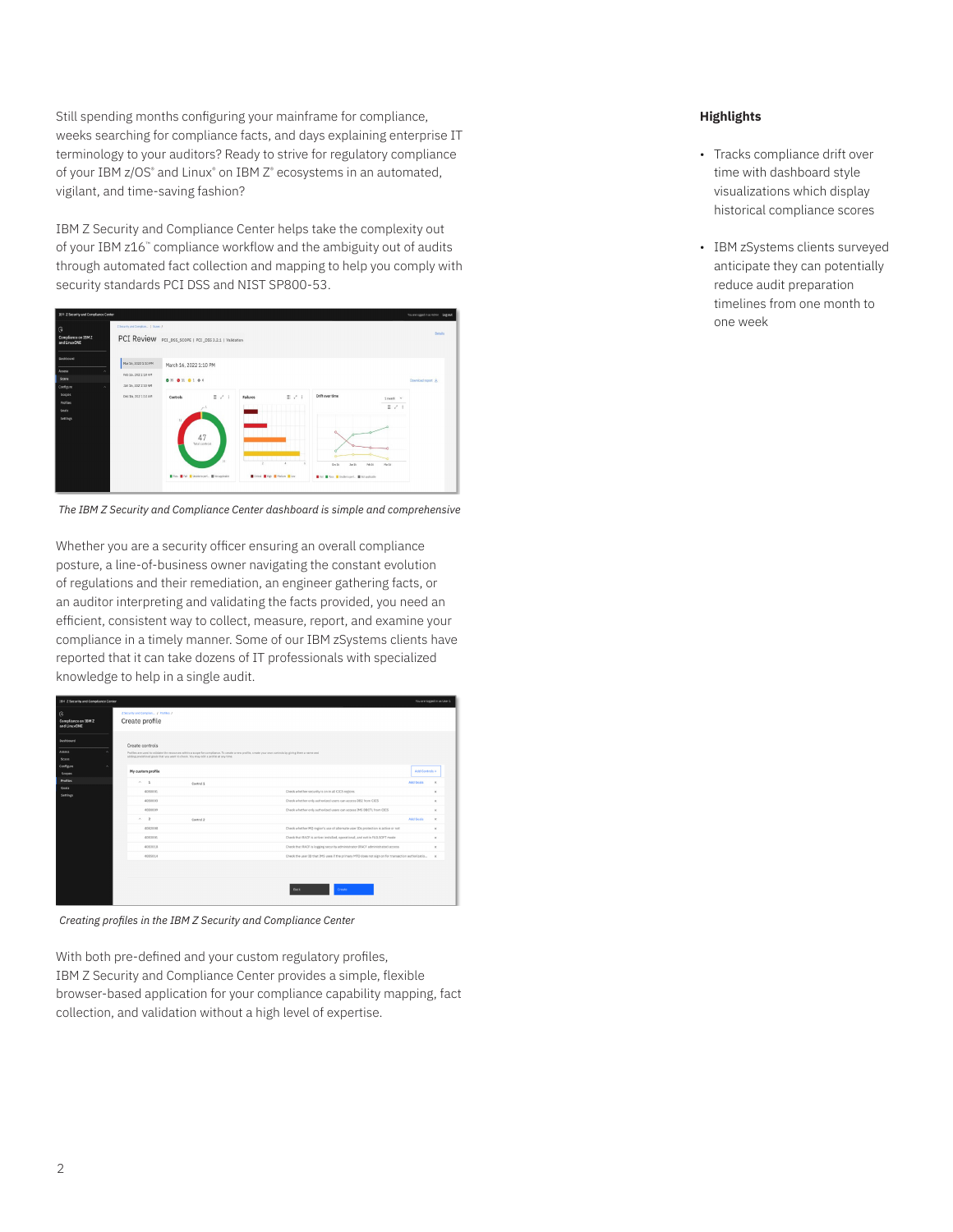Getting started with the one-stop, web-based user interface is even easier if you've already implemented the **IBM Cloud**<sup>®</sup> Security and [Compliance Center](https://www.ibm.com/cloud/security-and-compliance-center); they share a similar look and feel, mitigating rampup overhead.

We've tapped industry-specific professionals from auditing firms, our own Office of the CIO, and our Lab Services teams to review our capability mapping. Plus, we are publishing Z-specific Center for Internet Security (CIS) benchmarks to help you protect your z/OS<sup>®</sup>, middleware, and Db2® infrastructure even better.

# **For the security officer**

The regulatory landscape is a slippery slope. As the security officer for your organization, you are under pressure to ensure the continuous compliance posture of your infrastructure, but the regulations are constantly changing. Your infrastructure is growing, and moving across many spectrums in platforms and operating systems; for example, How's your IBM zSystems expertise? Do you know the regulations for z/OS and Linux on IBM Z?

From the mainframe perspective, we've designed the IBM Z Security and Compliance Center to help with:

- Translation of regulations to IBM Z-specific technical controls
- Centralized, interactive dashboard for a consolidated view of baseline standards for IBM zSystems environment
- System generated time-stamped evidence that can be used for compliance audits for a variety of industry regulations.

| IBM 2 Security and Compliance Center            |                                 |                           |                                                                                                                         | You are logged in as User 1<br>Log out |  |  |
|-------------------------------------------------|---------------------------------|---------------------------|-------------------------------------------------------------------------------------------------------------------------|----------------------------------------|--|--|
| G<br><b>Compliance on IBM Z</b><br>and LinuxONE | <b>Z</b> Security and<br>Create | ×<br>Global Goals Library |                                                                                                                         |                                        |  |  |
|                                                 |                                 |                           | 6 items selected   Select all 516 items                                                                                 | Done   Cancel                          |  |  |
| Dashboard                                       |                                 | Goal ID                   | Description                                                                                                             | Tags                                   |  |  |
| <b>Assess</b><br>Scans                          | Create<br><b>Products</b> as    | □4003003                  | Check whether TN3270E SNMP subagent community name is specfied when the subagent is<br>activated                        | COMM SERVER 18M 205 TN3270E            |  |  |
| Configure<br>٠                                  | controls t                      | □4003004                  | Check whether TN3270E servers are configured to audit important events                                                  | COMM SERVER 1894 205 TN3270E           |  |  |
| <b>Scopes</b><br><b>Profiles</b>                | Custo                           | $\Box$ 4003005            | Check whether TN3720E servers are configured to prevent specific LU takeover                                            | COMM SERVER 3BM 205 TN3270E            |  |  |
| Goals                                           |                                 | 20004001                  | Check whether CSSMTP servers are configured to always use AT-TLS to encrypt connections<br>to their target mail servers | COMM SERVER IBM CSSMTP ZOS             |  |  |
| <b>Settings</b>                                 |                                 | □4004002                  | Check whether CSSMTP servers are configured to audit important events                                                   | COMM SERVER 18M CSSMTP ZOS             |  |  |
|                                                 |                                 | 24080001                  | Check whether security is on in all CICS regions                                                                        | CICS 20S SIT<br><b>DRM</b>             |  |  |
|                                                 |                                 | 24080002                  | Check whether only authorized users can issue SP1 commands                                                              | ISM<br>CICS 20S SIT                    |  |  |
|                                                 |                                 | 24080003                  | Check whether only authorized users can access DB2 from CICS                                                            | CICS ZOS SIT<br>19M                    |  |  |
|                                                 |                                 | □4080004                  | Check whether only authorized users can access TD gueues                                                                | IBM CICS 20S SIT                       |  |  |
|                                                 |                                 | <b>FI4080005</b>          | Check whether only authorized users can access files.                                                                   | IBM CICS 20S SIT                       |  |  |
|                                                 |                                 | $\square$ 4080006         | Check whether only authorized users can access journals                                                                 | IBM CICS 205 SIT                       |  |  |
|                                                 |                                 | 0.4080007                 | Check whether only authorized users can run started transactions                                                        | IBM CICS ZOS SIT                       |  |  |
|                                                 |                                 | Cananona                  | Check whether only authorized users can run programs.                                                                   | TRM CICS 20S SIT                       |  |  |

*Choosing from goals library in the IBM Z Security and Compliance Center*

#### **For the line-of-business owner**

They are the life blood of your business: internal and external customers, and profitability. But navigating the constant evolution of industry security regulations and their remediation? Not so much.

Compliance is still a burden that you share with your technical and security colleagues. In fact, it's likely that the very agility you foster, the build this, buy that, or partner for it—tactics that drive your business, put the lion's share of strain on your organization's continuous compliance.

What you need to be a good stakeholder citizen is help tracking how specific regulations affect the mainframe support your line of business requires, today and in the future.

We've designed the IBM Z Security and Compliance Center to help with:

- Understanding of how your new or changing business requirements could affect regulation compliance
- Clear, jargon-less mapping to the regulations that control your business' infrastructure
- Centralized, interactive dashboard for a consolidated view of baseline standards for IBM zSystems environment and to help identify drift from those standards.

### **For the engineer**

It's a giant technical scavenger hunt, staying up-to-date with the latest regulatory developments and gathering compliance evidence for reporting. You must demonstrate how your mainframe capabilities meet or exceed existing industry security controls. You may have to configure technical controls to meet compliance requirements. Plus, during the review process, you may be interviewed by the auditors who are responsible for remediation to ensure complete understanding and agreement.

Add these responsibilities to the fact that: (A) you must understand how standards and regulations, written for distributed environments, apply to IBM zSystems; (B) auditors are human—they interpret regulations differently, focusing more heavily on different facets of the environment; and (C) your scavenger hunt can be terribly time consuming.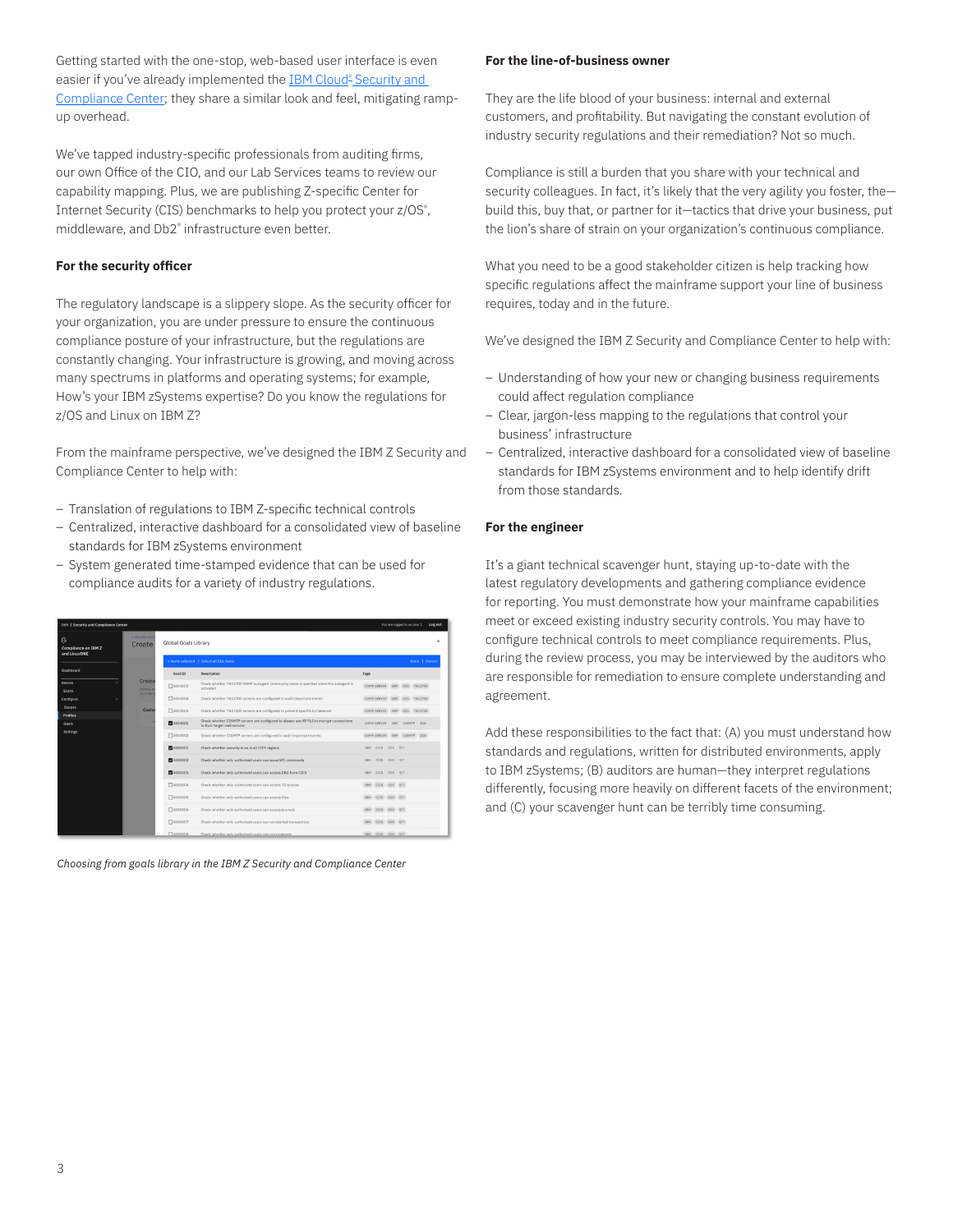We've designed the IBM Z Security and Compliance Center to help with:

- Clear mappings of security regulations and the appropriate IBM zSystems capabilities
- Clarity regarding how different regulations overlap or differ when it comes to security controls
- Ways to expedite (automate) the data-gathering process to save time. – accelerators.

With IBM z16, scale up your I/O intensive Linux applications and protect your data at rest with up to 12 million read-only I/O operations per second and 10 million R/W operations per second to an encrypted filesystem with FCP attached storage.<sup>4</sup>

| IBM 2 Security and Compilance Conter<br>You are logged in as User 1   Log out |               |                                               |                                |               |                                         |  |  |  |  |  |
|-------------------------------------------------------------------------------|---------------|-----------------------------------------------|--------------------------------|---------------|-----------------------------------------|--|--|--|--|--|
| Compliance on IBM Z<br>ि<br>and LinuxONE                                      | z/OS Scope    | Z Security and Compilan / Scopes /            | <b>Details</b><br>Actions<br>u |               |                                         |  |  |  |  |  |
| Dashboard                                                                     |               |                                               |                                |               |                                         |  |  |  |  |  |
| Automate security and compliance                                              | More info     | Event history.                                |                                |               |                                         |  |  |  |  |  |
| Assess<br>٨                                                                   | Credentials   |                                               |                                | Collectors    |                                         |  |  |  |  |  |
| Scans<br>Configure<br>$\mathcal{A}_\mathcal{C}$                               |               |                                               |                                |               |                                         |  |  |  |  |  |
| Scopes                                                                        | Q Search      |                                               | Ġ<br>$Add +$                   | Q. Search     | e<br>Update                             |  |  |  |  |  |
| Profiles                                                                      | Name          | Resource                                      |                                | <b>Name</b>   | <b>Status</b>                           |  |  |  |  |  |
| Goals<br>Settings                                                             | ZOSMF1        | zosmf=cbBa.pok.stglabs.ibm.com:32208/zosmf    | H.                             | test-coll1    | <b>O</b> Active                         |  |  |  |  |  |
|                                                                               | ZOSMF2        | zosmf+pkstc09.pok.stglabs.ibm.com:32208/zosmf | ÷                              |               |                                         |  |  |  |  |  |
|                                                                               | Inventory     |                                               |                                |               | Run Discovery IP<br>Edit 2              |  |  |  |  |  |
|                                                                               | Resource type |                                               |                                | <b>Detail</b> |                                         |  |  |  |  |  |
|                                                                               | $A$ z/OS      |                                               |                                |               |                                         |  |  |  |  |  |
|                                                                               |               | $\sim$ 2/0S Sysplex                           |                                |               | pkstc09.pok.stglabs.ibm.com:32208/zosmf |  |  |  |  |  |
| z/OS System                                                                   |               |                                               |                                |               |                                         |  |  |  |  |  |
|                                                                               | coc           |                                               |                                |               |                                         |  |  |  |  |  |
|                                                                               |               | z/OS System                                   |                                |               | $O$ 08                                  |  |  |  |  |  |
|                                                                               |               | z/OS System                                   |                                |               | 000                                     |  |  |  |  |  |
|                                                                               |               | z/OS System                                   |                                |               | COA                                     |  |  |  |  |  |
|                                                                               |               | $\times$ z/OS Sysplex                         |                                |               | cb8a.pok.stglabs.ibm.com:32208/zosmf    |  |  |  |  |  |
|                                                                               |               |                                               |                                |               |                                         |  |  |  |  |  |

*Establishing scope for your PCI DSS audits in the IBM Z* 

### **For the auditor**

Validation is your binary focus: Do the collected facts indicate compliance or not? But it's not easy. You may have to do this for a completely different organization every week. You must get in, identify key players, and evidence providers, review multiple audit findings to assess compliance, and even months after the audit is complete, implement a remediation plan.

Plus, the regulations can be broad and complex, and written in legal language without translation. You may not be familiar with IBM zSystems. And the facts that you're dealing with are often from one point-in-time, which doesn't help combat compliance drift.

We've designed the IBM Z Security and Compliance Center to help with:

- Capability to quickly gather evidence that is trustworthy (timestamped, and from a clear source)
- Tracking an environment's compliance posture with a tool that "runs silently" collecting and archiving evidence over time

#### **Compliance drift…not worth the risk**

Performance measurement specialist and author, [Stacey Barr](https://www.staceybarr.com/measure-up/), writes "… compliance is important to reduce or limit the risks that an organization is exposed to, like fines, lawsuits, and work stoppages. Fundamentally, compliance is about meeting the basic promises and expectations of all stakeholders in the organization."

IBM zSystems supports billions of business transactions per day. Attempting to maintain your mainframe compliance in an antiquated, periodic, labor-intensive fashion is not worth the risk.

Let's fight mainframe "compliance drift" together!